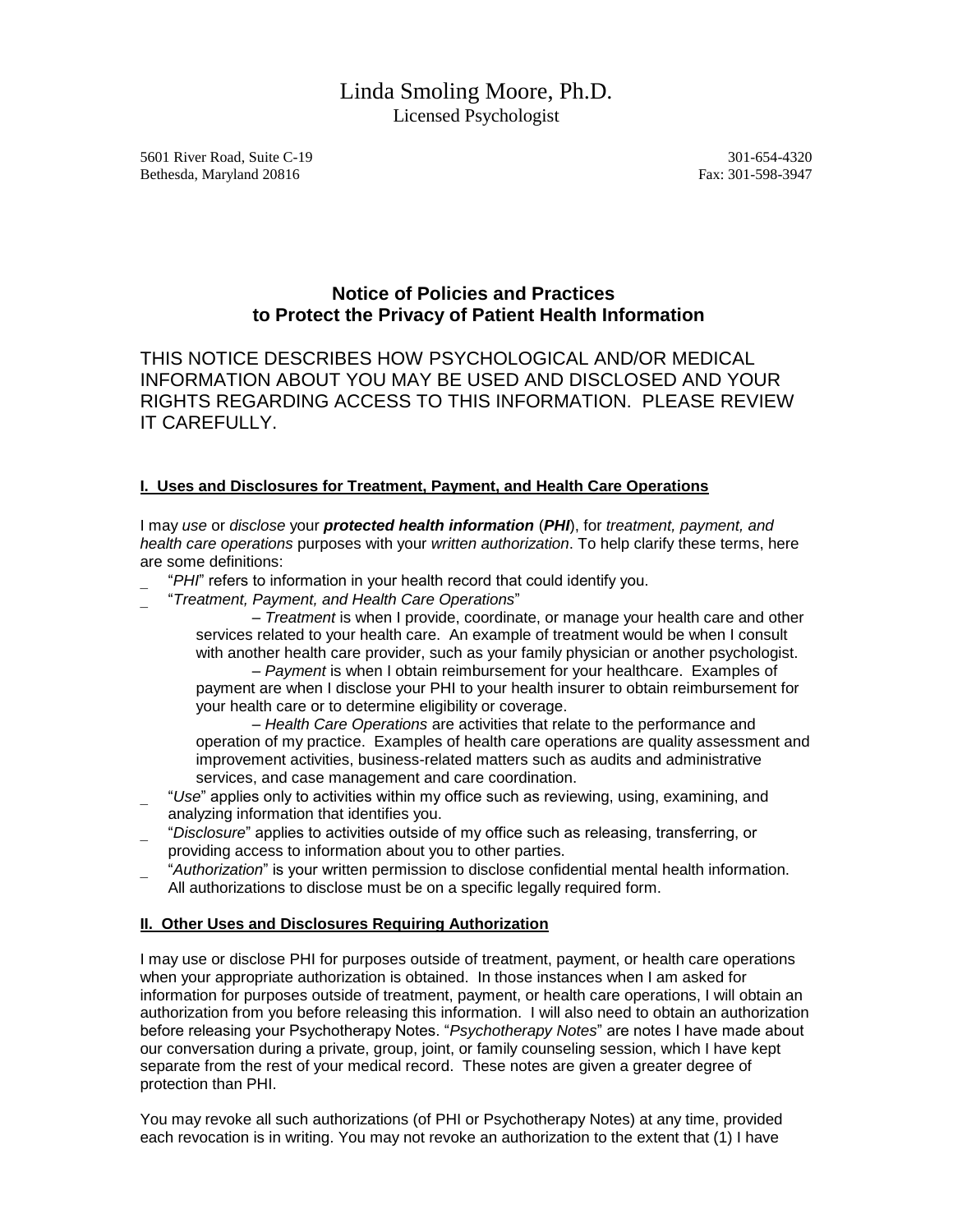relied on that authorization; or (2) if the authorization was obtained as a condition of obtaining insurance coverage, law provides the insurer the right to contest the claim under the policy.

#### **III. Uses and Disclosures without Authorization**

I may use or disclose PHI without your consent or authorization in the following circumstances:

- *Child Abuse* If I have reason to believe that a child has been subjected to abuse or neglect, I must report this belief to the appropriate authorities.
- *Adult and Domestic Abuse* I may disclose protected health information regarding you if I reasonably believe that you are a victim of abuse, neglect, self-neglect or exploitation.
- *Health Oversight Activities* If I receive a subpoena from the Maryland Board of Examiners of Psychologists because they are investigating my practice, I must disclose any PHI requested by the Board.
- *Judicial and Administrative Proceedings* If you are involved in a court proceeding and a request is made for information about your diagnosis and treatment or the records thereof, such information is privileged under state law, and I will not release information without your written authorization or a court order. The privilege does not apply when you are being evaluated for a third party or where the evaluation is court ordered. You will be informed in advance if this is the case.
- *Serious Threat to Health or Safety* If you communicate to me a specific threat of imminent harm against another individual or if I believe that there is clear, imminent risk of physical or mental injury being inflicted against another individual, I may make disclosures that I believe are necessary to protect that individual from harm. If I believe that you present an imminent, serious risk of physical or mental injury or death to yourself, I may make disclosures I consider necessary to protect you from harm.

#### **IV. Patient's Rights and Psychologist's Duties**

#### Patient's Rights:

- *Right to Request Restrictions*  You have the right to request restrictions on certain uses and disclosures of protected health information. However, I am not required to agree to a restriction you request.
- *Right to Receive Confidential Communications by Alternative Means and at Alternative Locations* – You have the right to request and receive confidential communications of PHI by alternative means and at alternative locations. (For example, you may not want a family member to know that you are seeing me. On your request, I will send your bills to another address.)
- *Right to Inspect and Copy*  You have the right to inspect or obtain a copy (or both) of PHI in my mental health and billing records used to make decisions about you for as long as the PHI is maintained in the record. I may deny your access to PHI under certain circumstances, but in some cases you may have this decision reviewed. You have the right to inspect or obtain a copy (or both) of Psychotherapy Notes unless I believe the disclosure of the record will be injurious to your health. On your request, I will discuss with you the details of the request and denial process for both PHI and Psychotherapy Notes.
- *Right to Amend* You have the right to request an amendment of PHI for as long as the PHI is maintained in the record. I may deny your request. On your request, I will discuss with you the details of the amendment process.
- *Right to an Accounting* You generally have the right to receive an accounting of disclosures of PHI. On your request, I will discuss with you the details of the accounting process.